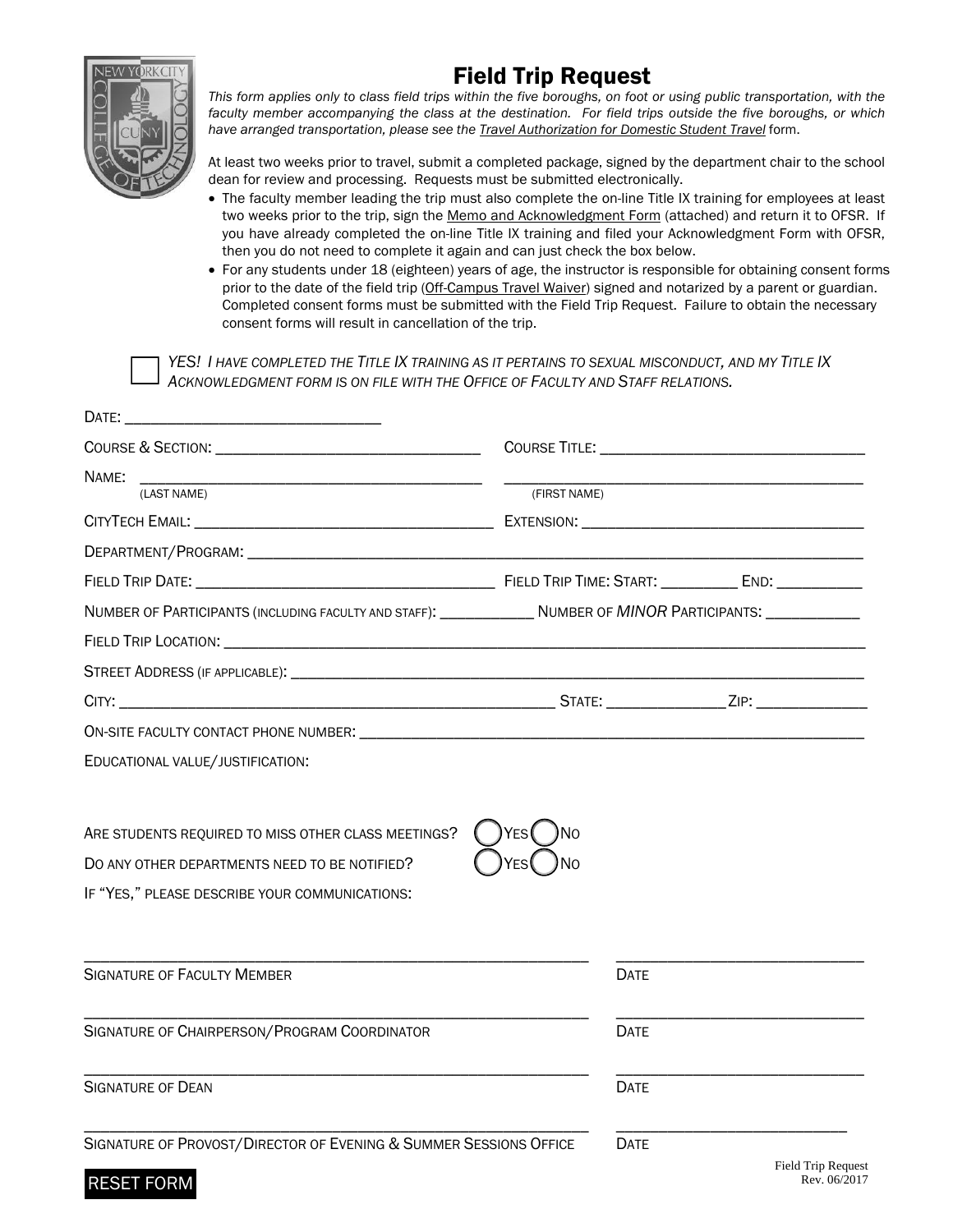# **Title IX Training for Employees**

- 1. Go to [www.everfi.com/login](https://platform.everfi.net/)
- 2. Select "Register"
- 3. Select "Student/Learner"
- 4. Enter registration code: 2b2aca7a
- 5. Select "Next"
- 6. Select "Student/Learner" again
- 7. Enter requested information
- 8. Select "I agree to the terms of service"
- 9. Select "Next"
- 10.Follow the training prompts.

## **Title IX Training for Students**

- 1. Go to [www.citytech.cuny.edu/title](http://www.citytech.cuny.edu/title-ix/)‐ix/
- 2. Enter the requested information
- 3. Select "Submit"
- 4. Follow the training prompts
- 5. Enter your email address when requested and select "submit"
- 6. You may print your certificate from the training module, or from your email notification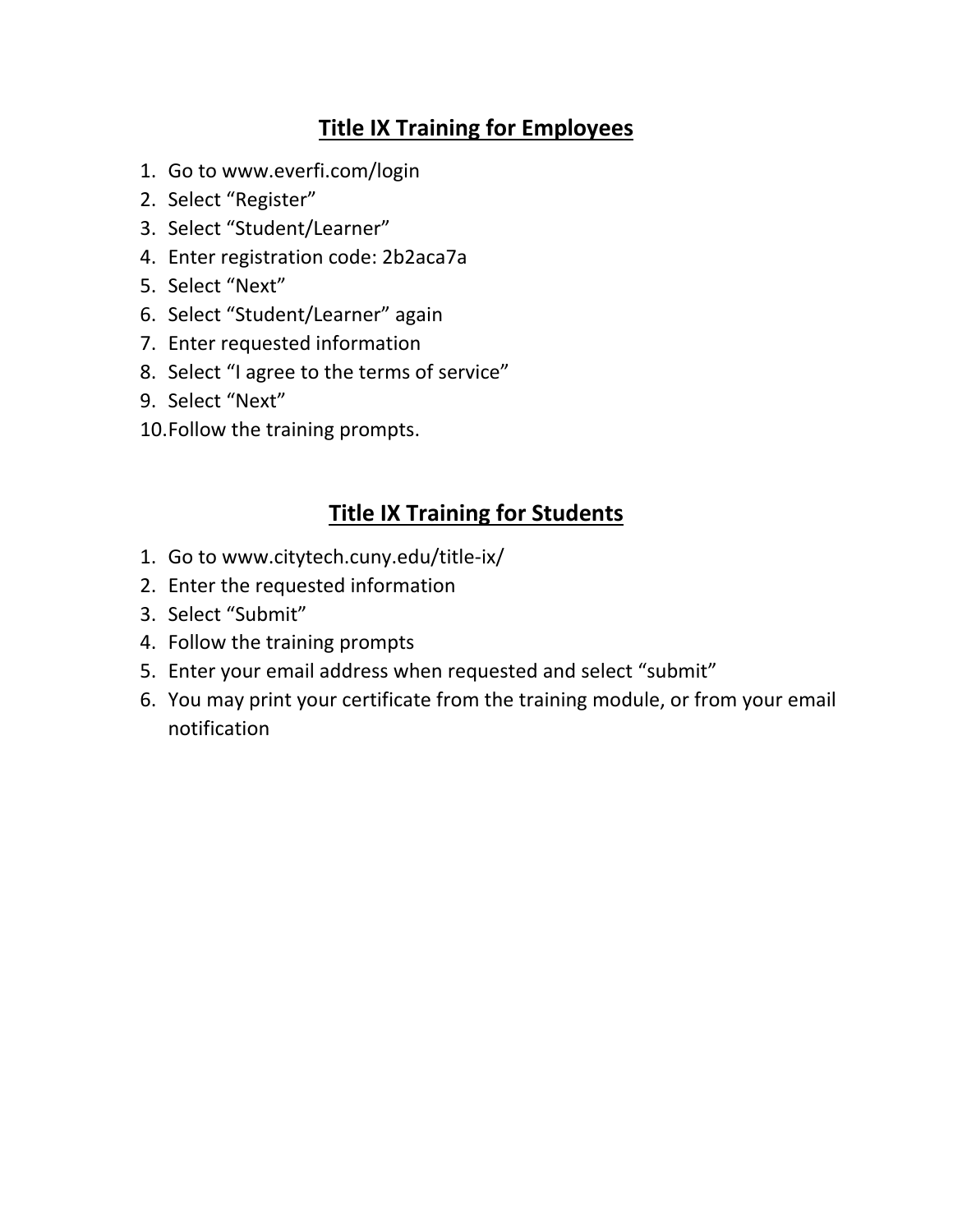

**NEW YORK CITY COLLEGE OF TECHNOLOGY** THE CITY UNIVERSITY OF NEW YORK 300 JAY STREET, NAMM HALL 325, BROOKLYN, NY 11201-1909

| TO:             |                                                |
|-----------------|------------------------------------------------|
| FROM:           | Responsible Employees PAC                      |
|                 | Chief Diversity Officer, Title'IX Coordinator  |
| DATE:           | August 29, 2016                                |
| <b>SUBJECT:</b> | <b>Title IX On-Line Training for Employees</b> |

New York City College of Technology (City Tech), through the City University of New York, has partnered with Everfi/Haven to offer you a comprehensive Title IX training program. This reflects City Tech's commitment to provide a supportive learning environment which fosters safe, healthy relationships for all staff and students.

### It is mandated that all responsible employees complete the Title IX On-Line Training. You can access the on-line training at:

Further instructions for access are attached to this memo. www.everfi.com/login

### **Other Important Information:**

- You will need Internet access and audio capabilities.
- To avoid technical issues, please use any major web browser released within the previous  $\bullet$ two years.
- You should complete the course in one sitting/session. This should take about 60 minutes.

Thank you, and enjoy the course!

By signing below, I acknowledge receipt of the Title IX On-Line Training Memorandum from the Title IX Coordinator and understand that I must timely complete the Title IX On-Line Training. I also understand that I must report any incidents of sexual harassment or sexual violence about which I become aware to the Title IX Coordinator, if I am leading any off campus trip anywhere or serving as an advisor to a student group.

Signature

**Printed Name** 

Date This form must be returned to OFSR-N301-305]

Job Title I have already completed the Title IX On-Line training for employees lnitial Here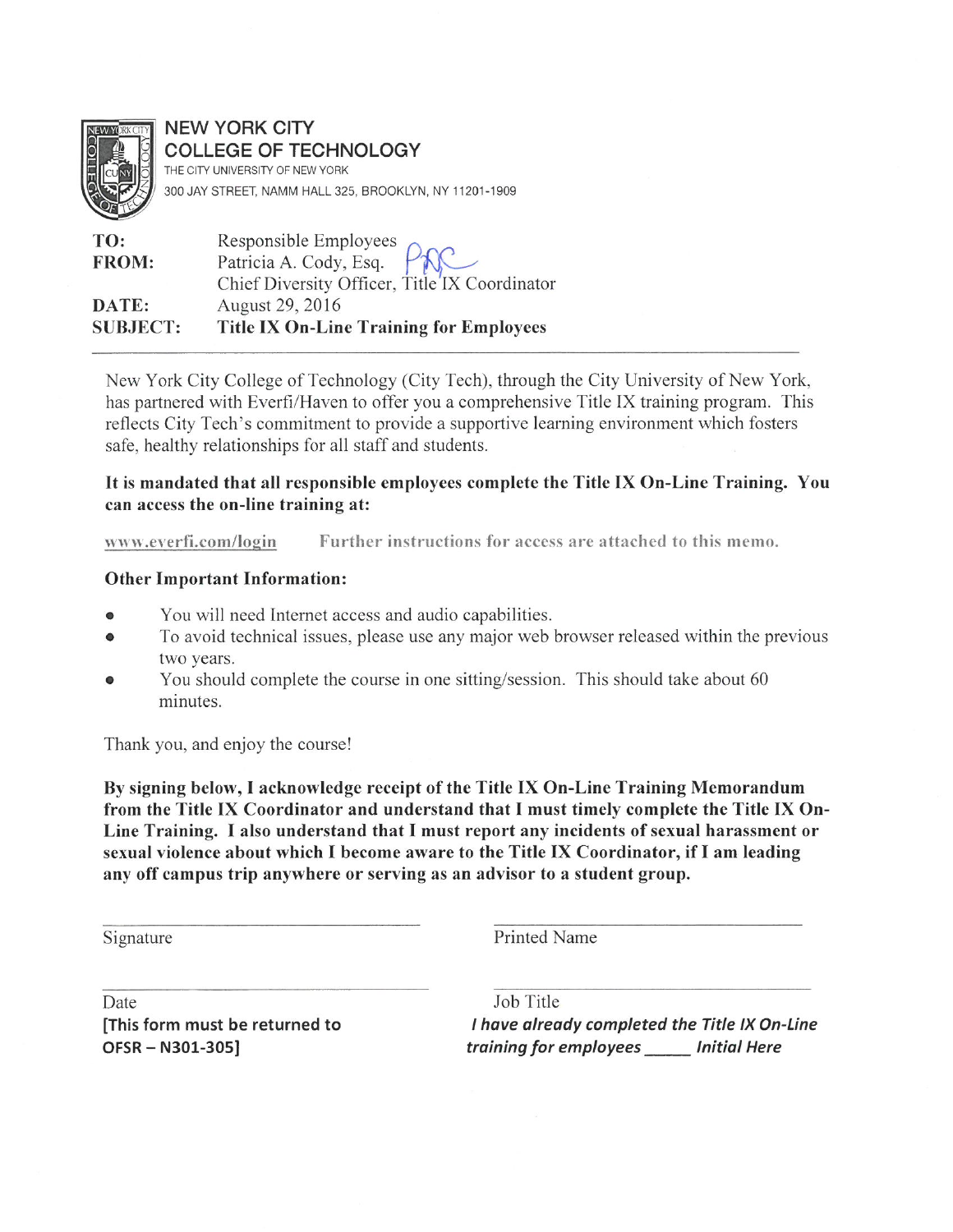

## **NEW YORK CITY COLLEGE OF TECHNOLOGY**

*The City University of New York* 300 Jay Street, Brooklyn, NY 11201

### **OFF-CAMPUS TRAVEL WAIVER AND RELEASE AGREEMENT**

**Completed by the Student & Parent/Guardian & returned to the Instructor. The Instructor should submit signed releases for all students under 18 to the Evening and Summer Office (NG07, 718.260.5565) along with the Field Trip Request form.**

#### **APPROVAL: Parent/Guardian**

For students under 18 years old traveling within the 5 boroughs on a class trip. **Please return to your instructor at least 3 weeks prior to the trip.**

New York City College of Technology ("College") of The City University of New York ("University") believes that participation in organized, off-campus activities by its students can be an important part of the learning experience. Off-campus activities may, however, involve certain risks, both to the participating students and to the College/University. In order to participate, each student must read carefully, complete and sign this Travel Waiver and Release Agreement, and submit it to the Trip Sponsor.

| Description of Activity: <u>Quality:</u> Quality: Quality: Quality: Quality: Quality: Quality: Quality: Quality: Quality: Quality: Quality: Quality: Quality: Quality: Quality: Quality: Quality: Quality: Quality: Quality: Qualit  |
|--------------------------------------------------------------------------------------------------------------------------------------------------------------------------------------------------------------------------------------|
|                                                                                                                                                                                                                                      |
| Destination: <u>contract and contract and contract and contract and contract and contract and contract and contract and contract and contract and contract and contract and contract and contract and contract and contract and </u> |
|                                                                                                                                                                                                                                      |
|                                                                                                                                                                                                                                      |
|                                                                                                                                                                                                                                      |
| ,我们也不会有什么。""我们的人,我们也不会有什么?""我们的人,我们也不会有什么?""我们的人,我们也不会有什么?""我们的人,我们也不会有什么?""我们的人                                                                                                                                                     |
|                                                                                                                                                                                                                                      |
|                                                                                                                                                                                                                                      |
|                                                                                                                                                                                                                                      |
| <b>EMERGENCY CONTACT(S)</b>                                                                                                                                                                                                          |
| Name: <u>2008 - 2008 - 2008 - 2008 - 2008 - 2008 - 2008 - 2008 - 2008 - 2008 - 2008 - 2008 - 2008 - 2008 - 2008 - 2008 - 2008 - 2008 - 2008 - 2008 - 2008 - 2008 - 2008 - 2008 - 2008 - 2008 - 2008 - 2008 - 2008 - 2008 - 2008 </u> |
|                                                                                                                                                                                                                                      |
|                                                                                                                                                                                                                                      |

I wish to participate in the Activity and in consideration for being permitted to participate in the Activity, I hereby represent and agree as follows:

1. I understand that participation in the Activity involves risks and hazards not found in study at the College, including risks involved in traveling, and I have sought and obtained information and advice that I feel are necessary and appropriate. I am fully aware of and voluntarily assume the risks and hazards connected with participating, and I hereby voluntarily elect to participate in the Activity. I acknowledge, accept, and assume all such risks, whether or not foreseeable and whether or not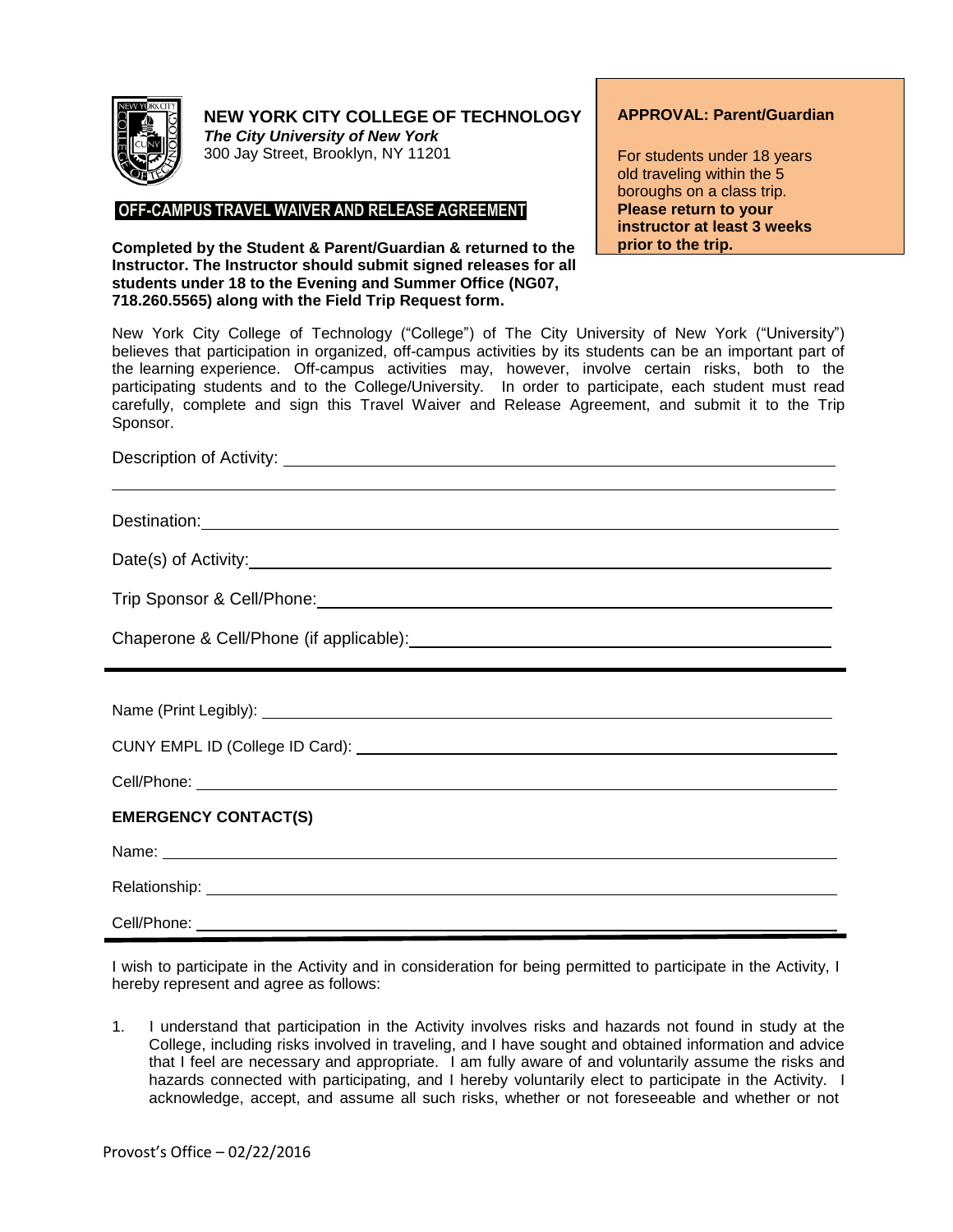caused by the negligent or intentional acts or omissions of others, and elect voluntarily to participate in the Activity.

- 2. Knowing these risks and hazards, and in consideration of being permitted to participate in the Activity, I agree, on behalf of my family, heirs and personal representative(s), to assume all the risks and responsibilities surrounding my participation in the Activity. I understand that, although the University has made every reasonable effort to assure my safety while participating in the Activity, there are unavoidable risks, and I hereby release and promise not to sue the City of New York, the State of New York, the College, the University, and the officers, employees or agents of any and all of them ("Released Parties") for any damages or injury (including death) caused by, deriving from, or associated with my participation in the Activity, except for such damages or injury as may be caused by the gross negligence or willful misconduct of the officers, employees or agents of any of them. It is my express intent that this Release bind my heirs, assigns and personal representatives.
- 3. I represent that my agreement to the provisions herein is wholly voluntary, and further understand that, prior to signing this Release, I have the right to consult with the adviser, counselor or attorney of my choice.
- 4. I will be informed of and will conform my conduct to the standards surrounding the Activity and assume responsibility for my actions, understanding that the circumstances of an Activity may require a standard of behavior that may differ from that which is applicable on campus. I will comply with the College's/University's rules, standards and instructions for student behavior, including the College's Code of Student Conduct and the Henderson Rules of Public Order. I acknowledge and understand that my compliance is important to the success of the Activity and to the University's/College's willingness to permit future similar activities. I waive and release all claims against the College/University that arise at a time when I am not under the direct supervision of the College/University or that are caused by my failure to remain under such supervision or to comply with such rules, standards and instructions.
- 5. I agree that the College/University has the right to enforce the standards and conduct described herein in its sole judgment and that it may impose restrictions, up to and including removal and termination from the Activity for violating these standards or for any behavior detrimental to or incompatible with the interest, harmony and welfare of the College, the University, the Activity or other participants. If I am terminated from the Activity, I consent to being sent home at my own expense with no refund of fees.
- 6. I have no health-related reasons or problems that preclude or restrict my participation in the Activity. I have or will obtain and maintain health, accident, disability, hospitalization and travel insurance as I deem necessary to participate in the Activity, and I will be responsible for the costs of such insurance and for any expenses not covered by insurance.
- 7. I have disclosed to the College/University any physical, mental and emotional conditions or problems that might impair my ability to participate in the Activity, and I hereby release the College/University and its trustees, officers, employees, agents and representatives from any and all claims, demands, injuries, damages, losses, actions, causes of action, or expenses whatsoever arising out of my failure to disclose such conditions or problems.
- 8. The College/University may, but is not obligated to, take any actions regarding my health and safety that it considers to be warranted under the circumstances. I hereby authorize the College/University to make such decisions as may be necessary if it is unable to reach the Emergency Contact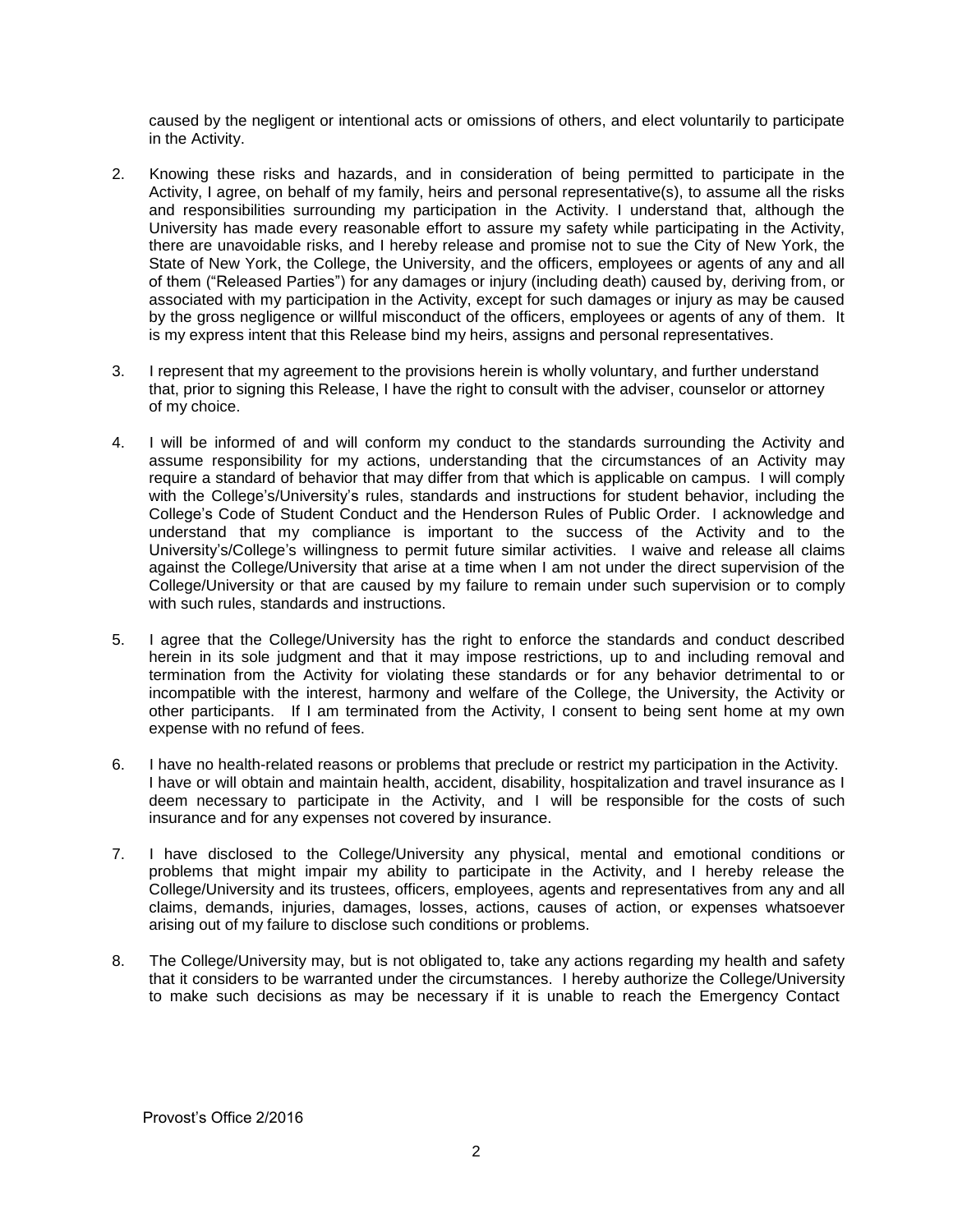Person(s) named above. I agree to pay all expenses relating thereto and release the College/University from any liability for any such actions.

- 9. I will assume full financial responsibility for all costs and expenses incurred by me in connection with the Activity, including, without limitation, financial responsibility for damage or destruction to property of third parties.
- 10. I will not hold myself out as having the power or authority to bind or create liability for the College or the University.
- 11. I agree that should any provision or aspect of this Release be found to be unenforceable, all remaining provisions will remain in full force and effect.
- 12. This Release represents my complete understanding with the College and the University concerning their responsibility and liability for my participation in the Activity. It supersedes any previous or contemporaneous understandings I may have had with the College or the University on this subject, whether written or oral, and cannot be changed or amended in any way without my written concurrence.

13. Check one:  $\Box$  I am not yet eighteen years old and therefore have secured the signature of my parent or guardian (see next page) as well as my own.

 $\Box$  I am not yet eighteen years old and have NOT secured the signature of my parent or guardian (see next page) as well as my own.

#### **I have read this Waiver and Release Agreement carefully and I am signing it voluntarily.**

Date:

Student Signature:

#### **FOR INTERNAL APPROVAL AFTER PARENT/GUARDIAN APPROVAL (SUBMITTED BY EVENING AND SUMMER OFFICE) TO:**

#### **DR. MARCELA ARMOZA, VP, STUDENT AFFAIRS, N300 - AT LEAST 2 WEEKS PRIOR TO TRAVEL**

٦

| <b>Sponsor Print Name</b>         | <b>Signature</b> | <b>Date</b> |
|-----------------------------------|------------------|-------------|
| <b>Marcela Armoza or Designee</b> | <b>Signature</b> | <b>Date</b> |

Provost's Office 2/2016